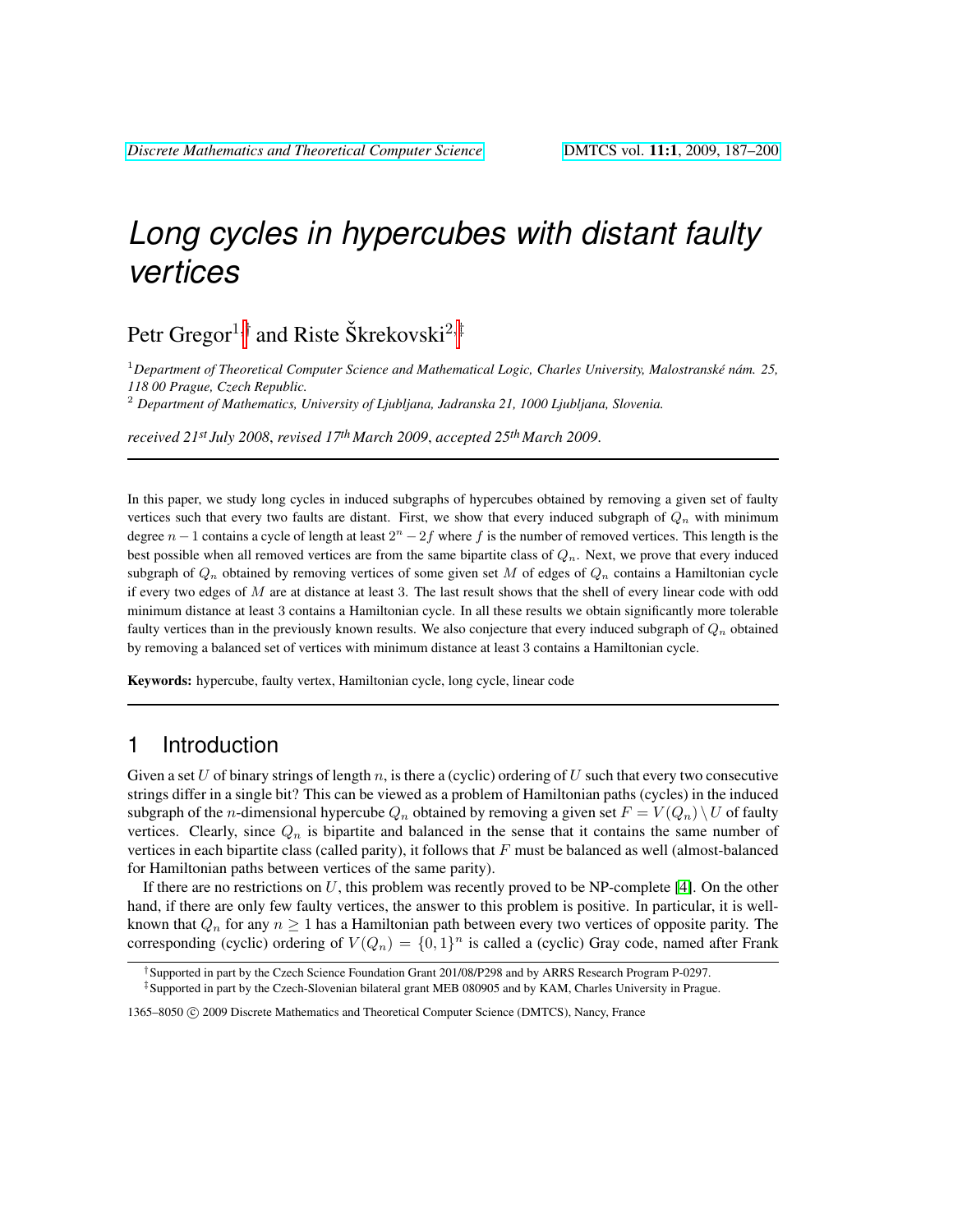Gray who patented a scheme to generate such code [\[7\]](#page-13-1). These codes have applications in many areas such as data compression, image processing, information retrieval, signal encoding, processor allocation in hypercubic networks. More on Gray codes can be found in a survey by Savage [\[11\]](#page-13-2).

As for other previous results, Lewinter and Widulski  $[8]$  showed that for every vertex u, the graph  $Q_n - \{u\}$  contains a Hamiltonian path between every two vertices of the parity other than the parity of u. Then, Locke and Stong [\[9\]](#page-13-4) showed that  $Q_n - \{u, v\}$  has a Hamiltonian cycle for every two vertices u and v of opposite parity. Furthermore, by result due to Dvořák and Gregor [\[4\]](#page-13-0),  $Q_n - F$  has a Hamiltonian cycle for every balanced set  $F \subseteq V(Q_n)$  with  $|F| \leq (n-5)/3$ . It is also claimed (without a proof) in [\[9\]](#page-13-4) that this bound can be improved to  $|F| + 3 \log_2 |F| + 1 \le n$ . Note that the best possible upper bound would be  $|F| \leq 2n-3$  since there is a balanced set F of  $2n-2$  vertices of  $Q_n$  such that  $Q_n - F$  contains a vertex of degree 1.

In this paper we try to significantly improve the number of tolerable faulty vertices under some additional condition on their structure. A similar approach has been successfully applied for the analogous problem with faulty edges in  $[3]$  where it has been characterized for every set M of independent edges (matching) of  $Q_n$  when  $Q_n - M$  contains a Hamiltonian cycle.

The considered condition on the faulty vertices is that they are not close to each other. For  $F \subseteq V(Q_n)$ let  $d(F)$  denote the minimum (Hamming) distance between every two vertices of F. This parameter plays an important role in the design of error-correcting codes. If we encode a message into a sequence of blocks from  $F \subseteq V(Q_n)$ , then we can correct any up to  $(d(F) - 1)/2$  errors occurring in each block. For more information on error-correcting codes, we refer to the monograph by MacWilliams and Sloane [\[10\]](#page-13-6).

<span id="page-1-0"></span>Note that the above mentioned balanced set F of  $2n-2$  vertices of  $Q_n$  has  $d(F) \leq 2$ . Thus, it is natural to require, apart from the balance of F, that  $d(F) \geq 3$ . We conjecture that these necessary conditions are also sufficient.

**Conjecture 1** Let F be a balanced set of vertices of  $Q_n$  with  $d(F) \geq 3$ . Then  $Q_n - F$  contains a *Hamiltonian cycle.*

A stronger form of the above conjecture requires only vertices of a same parity to be distant. Note that the minimum distance 3 is now replaced by 4 since every two vertices of the same parity are at even distance.

**Conjecture 2** Let A and B be equal-sized sets of even and odd (respectively) vertices of  $Q_n$  with  $d(A) \ge$  $4$  *and*  $d(B) \geq 4$ *. Then*  $Q_n - (A \cup B)$  *contains a Hamiltonian cycle.* 

The above conjectures are stated in the strongest possible form regarding the prescribed minimum distance between vertices. Although weaker, it is still interesting to establish variants of the above conjectures when the set of vertices have higher distance, i.e. replacing the minimum distances 3 and 4 by bigger integers.

<span id="page-1-1"></span>To support Conjecture [1,](#page-1-0) we have three partial results indicating that it should hold. In Section [3](#page-3-0) we study long cycles in induced subgraphs G of  $Q_n$  with minimum degree  $\delta(G) \geq n - 1$ .

**Theorem 1** Let G be an induced subgraph of  $Q_n$   $(n \geq 1)$  with  $\delta(G) \geq n - 1$ . Then G contains a cycle *of length at least*  $2|V(G)| - 2^n$ .

Note that  $d(F) \geq 3$  where  $F = V(Q_n) \setminus V(G)$  implies that  $\delta(G) \geq n - 1$  but not vice-versa. Thus, Theorem [1](#page-1-1) considers more general sets than Conjecture [1.](#page-1-0) Moreover, the set  $F$  can be unbalanced so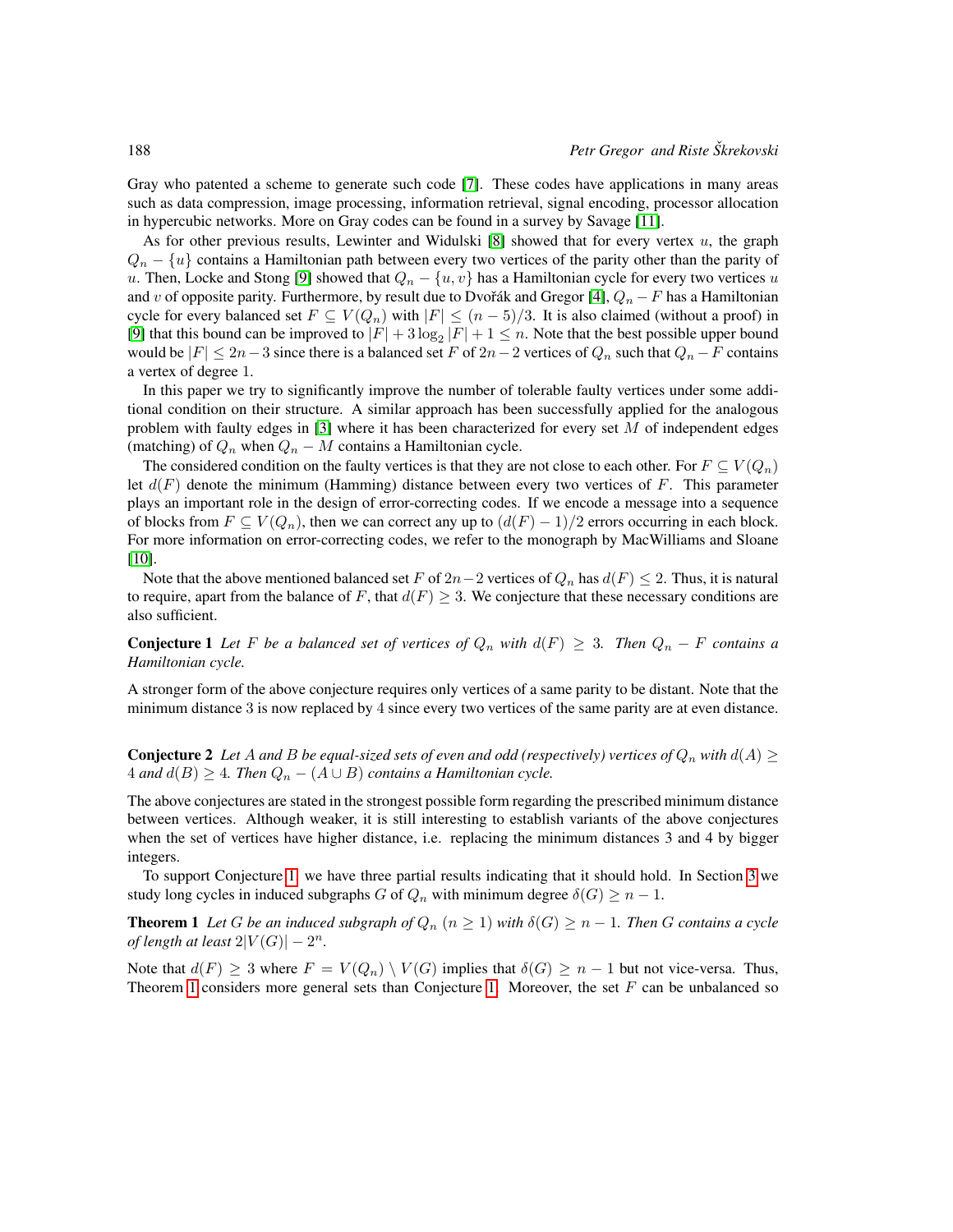Theorem [1](#page-1-1) can only find shorter cycles than Hamiltonian cycles. But in the particular case when  $F$ contains only vertices of the same parity, the length of the cycle obtained by Theorem [1](#page-1-1) is the best possible.

Cycles of at least this length have been previously found by Fu [\[6\]](#page-13-7) in  $Q_n$  with any set F of faulty vertices such that  $|F| \leq 2n - 5$ . Then, this bound was improved by Castañeda and Gotchev [\[1\]](#page-13-8) to  $|F| \leq 3n-7$  for  $n \geq 5$ . Recently, it was further increased by Fink and Gregor [\[5\]](#page-13-9) to  $|F| \leq n^2/10 + n/2+1$ for  $n \geq 15$  $n \geq 15$  $n \geq 15$  which is also asymptotically optimal (if there are no restrictions on F). However, in Theorem 1 we may have a nontrivial set F of up to  $2^{n-1}$  vertices.

<span id="page-2-0"></span>In Section [4](#page-5-0) we study induced subgraphs of  $Q_n$  obtained by removing the vertices of a given set of edges with minimum distance  $d(M) \geq 3$ . Note that we state the following theorem for the dimension  $n + 2$  instead of n only for technical reasons.

**Theorem 2** Let M be a set of edges of  $Q_{n+2}$   $(n \geq 1)$  with  $d(M) \geq 3$ . Then  $Q_{n+2} - V(M)$  contains a *Hamiltonian cycle.*

Clearly, for every (nontrivial) set M of edges of  $Q_n$ , the condition  $d(M) \geq 3$  is equivalent to the condition that the graph  $G = Q_n - V(M)$  has minimum degree  $\delta(G) \geq n-1$  and its complement in  $Q_n$  has regular degree 1. In this sense, Theorem [2](#page-2-0) studies a subclass of induced subgraphs of  $Q_n$  that are considered in Theorem [1.](#page-1-1) On the other hand, Theorem [2](#page-2-0) gives Hamiltonian cycles instead of long cycles in Theorem [1.](#page-1-1)

Moreover, the bound  $d(M) \geq 3$  in Theorem [2](#page-2-0) is tight. To see this, consider a matching M consisting of  $n-1$  edges of the same direction  $i \in [n]$  that cover all neighbors of some vertex u except the neighbor in the direction i. Then  $d(M) = 2$  but  $Q_n - V(M)$  is disconnected.

In Section [5](#page-12-0) we study induced subgraphs of  $Q_n$  obtained by removing some linear code.

#### **Theorem 3** Let F be a linear code in  $Q_n$  with odd  $d(F) \geq 3$ . Then  $Q_n - F$  is Hamiltonian.

Note that linear codes with odd minimum distance are balanced. In a particular case when  $F$  is the well-known Hamming code [\[10\]](#page-13-6), which exists for  $n = 2<sup>r</sup> - 1$  where  $r > 1$  is integer, we obtain an optimal number of  $2^n/(n+1)$  faulty vertices with minimum distance  $d(F) \geq 3$ . It could be noted that the induced subgraph of  $Q_n$  obtained by removing the Hamming code is called the Hamming shell and it has been previously studied by Dejter [\[2\]](#page-13-10).

#### 2 Preliminaries

For a positive integer n, we denote by [n] the set  $\{1, 2, \ldots, n\}$ . As usual, the vertex and edge sets of a graph G are denoted by  $V(G)$  and  $E(G)$ , respectively. For sets  $V \subseteq V(G)$  and a set  $E \subseteq E(G)$ , let  $G - V$  denote the subgraph of G induced by  $V(G) \setminus V$ , and let  $G - E$  denote the graph with vertices  $V(G)$  and edges  $E(G) \setminus E$ .

The *n-dimensional hypercube*  $Q_n$  is a (bipartite) graph with all binary vectors of length *n* as vertices and with edges joining every two vertices that differ in exactly one coordinate, i.e.

<span id="page-2-1"></span>
$$
V(Q_n) = \{0, 1\}^n \text{ and } E(Q_n) = \{uv; |\Delta(u, v)| = 1\},\
$$

where  $\Delta(u, v) = \{i \in [n]; u_i \neq v_i\}$ . Thus the distance of vertices u and v is  $d(u, v) = |\Delta(u, v)|$ . The distance of two edges uv and  $xy$  is the minimum distance between a vertex of uv to a vertex of  $xy$ . A vertex v is said to be *even* (*odd*) if it has even (*odd*) weight. The *weight* of v is the number of 1's in v. Note that vertices of each parity form bipartite classes of  $Q_n$ . Consequently, u and v have the same parity if and only if  $d(u, v)$  is even.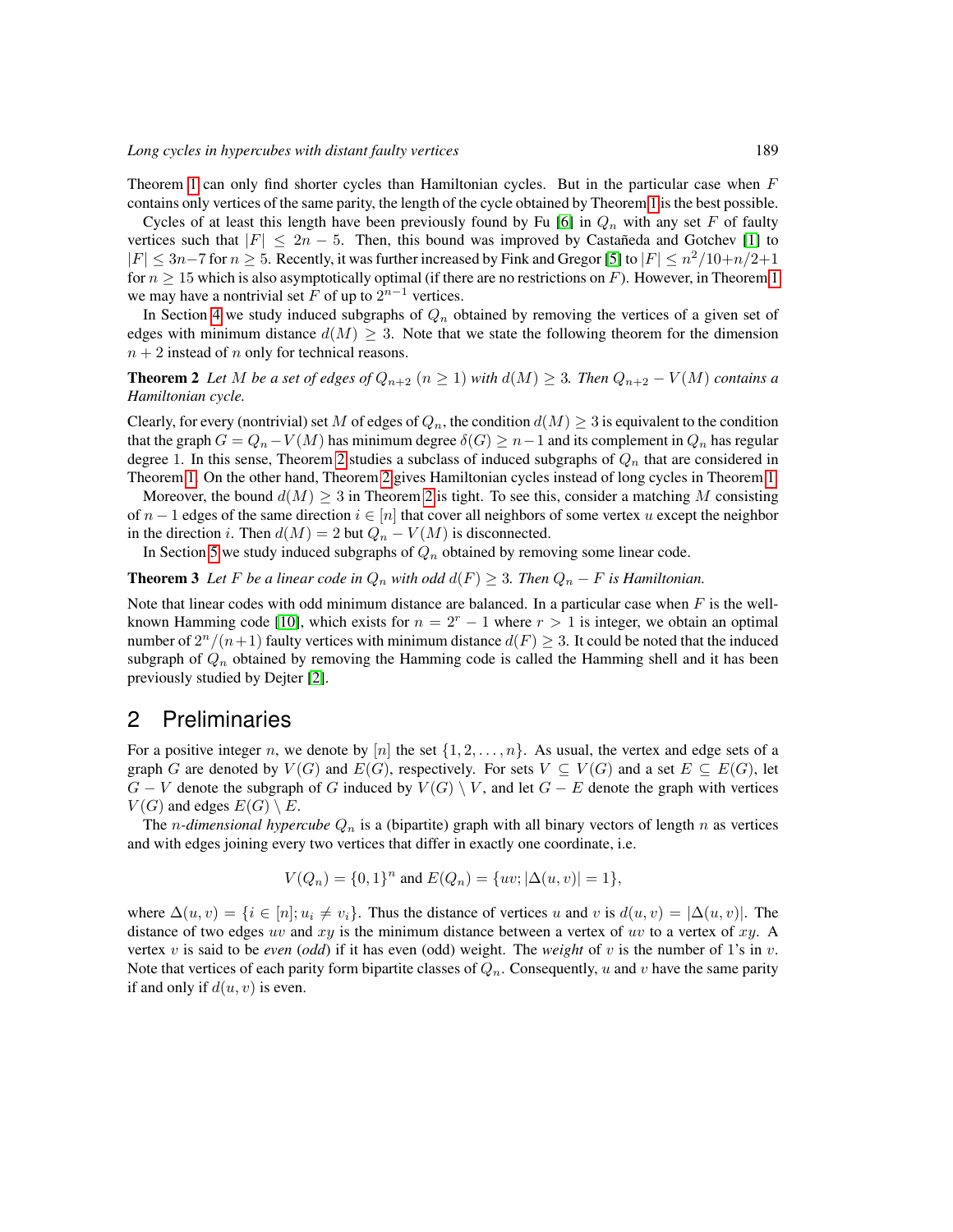Now we introduce notations to describe subcubes of  $Q_n$ . Assume that  $D \subseteq [n]$  is a (nontrivial) set of  $d = |D|$  coordinates of  $Q_n$ . We can represent every vertex x of  $Q_n$  as a pair  $x = (u, v)_D$ , where  $u \in \{0,1\}^d$  and  $v \in \{0,1\}^{n-d}$  are the vectors obtained by projection of x on the coordinates from D and  $[n] \setminus D$ , respectively. The index D in  $(u, v)_D$  may be omitted whenever it is clear from the context. For  $v \in \{0,1\}^{n-d}$  we define the set  $V_D(v) = \{(u, v)_D \in \{0,1\}^n \mid u \in \{0,1\}^d\}$ . In other words, the set  $V_D(v)$  contains the vertices of  $Q_n$  with the coordinates from  $[n] \setminus D$  fixed by v. Furthermore, let  $Q_D(v)$ be the subgraph of  $Q_n$  induced by  $V_D(v)$ . Since  $Q_D(v)$  is isomorphic to  $Q_d$ , we say that  $Q_D(v)$  is a d-dimensional *subcube* of  $Q_n$ . We usually replace the index D in  $V_D(u)$  and  $Q_D(u)$  with d to indicate just the size of  $D$  when the set  $D$  itself is clear or irrelevant.

In a particular case when  $D = [n] \setminus \{i\}$ , let  $Q_L^i$  and  $Q_R^i$  denote the  $(n-1)$ -dimensional subcubes  $Q_D(0)$  and  $Q_D(1)$ , respectively. That is,  $Q_L^i$  and  $Q_R^i$  are induced by vertices with 0 and 1 (respectively) in the *i*-th coordinate. The set of all edges between  $Q_L^i$  and  $Q_R^i$  is called a *layer*. Thus  $E(Q_n)$  can be partitioned into *n* layers for each  $i \in [n]$ . An edge  $xy$  of  $Q_n$  such that  $x \in V(Q_L^i)$  and  $y \in V(Q_R^i)$  is *even* (*odd*) if the vertex x is even (odd). The set of all edges between  $Q_L^i$  and  $Q_R^i$  of the same parity is called a *half-layer* of  $Q_n$ . Hence every layer consists of two half-layers.

<span id="page-3-2"></span>It is easy to show that every Hamiltonian cycle of  $Q_n$  contains at least one edge from each half-layer. In Section [4](#page-5-0) we will need the following result on Hamiltonian cycles in hypercubes with a faulty matching.

**Proposition 1 (Dimitrov et al. [\[3\]](#page-13-5))** *Let* M *be a matching in*  $Q_n$  *and*  $n \geq 4$ *. Then*  $Q_n - M$  *has a Hamiltonian cycle if and only if* M *does not contain a half-layer.*

#### <span id="page-3-0"></span>3 Long paths in induced subgraphs of large degree

In this section we study the hypercube  $Q_n$  with a set F of faulty vertices such that every non-faulty vertex of  $Q_n$  has at most one faulty neighbor in  $Q_n$ . That is, we have an induced subgraph G of  $Q_n$  with a minimum degree  $\delta(G) \geq n - 1$ . For our convenience, we allow  $\delta(G) = n$  (i.e.  $F = \emptyset$ ), but we assume that G is nonempty (i.e.  $F \neq V(Q_n)$ ). Notice that a faulty vertex may have many faulty neighbors.

It is easy to see that G is always connected. Indeed, the statement holds for  $n = 1$ , and for an arbitrary  $i \in [n], n \geq 2$ , let  $G_L^i = G \cap Q_L^i$  and  $G_R^i = G \cap Q_R^i$ . If one of them is empty, say  $G_L^i$ , then  $G = G_R^i = Q_R^i$ , which is connected. Otherwise there exist vertices  $x \in V(G_L^i)$  and  $y \in V(G_R^i)$ , such that x and y are adjacent in G. Since  $\delta(G_L^i), \delta(G_R^i) \ge n-2$ , by induction it follows that  $G_L^i, G_R^i$ , and hence also G are connected.

Furthermore, F contains at most  $2^{n-1}$  vertices with the extremal case when F forms a subcube of dimension  $n-1$ . Since F can be unbalanced, instead of Hamiltonian cycles we find so called long cycles. A cycle in  $G = Q_n - F$  is *long* if it has length at least  $2^n - 2|F| = 2|V(G)| - 2^n$ . In a particular case when  $F$  contains only vertices of the same parity, such length is the best possible. Similarly, a path in  $G$ is *long* if it has length at least  $2^n - 2|F| - 2 = 2|V(G)| - 2^n - 2$ . Note that every long path between vertices u and v has length at least  $2^n - 2|F| - 1 = 2|V(G)| - 2^n - 1$  if u and v are of different parity.

For long cycles and paths in G we will need the following lemma on interconnecting two parts of G. Recall that the parity of an edge  $xy \in E(Q_n)$  where  $x \in V(Q_L^i)$  and  $y \in V(Q_R^i)$  is defined as the parity of the vertex  $x$ .

<span id="page-3-1"></span>**Lemma 1** Let G be an induced subgraph of  $Q_n$   $(n \geq 4)$  with  $\delta(G) \geq n-1$ . Then, for every  $i \in [n]$  such that  $G_L^i$  and  $G_R^i$  are nonempty, there are at least  $2$  edges between  $G_L^i$  and  $G_R^i$  of each parity.

**Proof:** If  $\delta(G) = n$ , then  $G = Q_n$  and the statement trivially holds. Now we have  $\delta(G) = n - 1$ .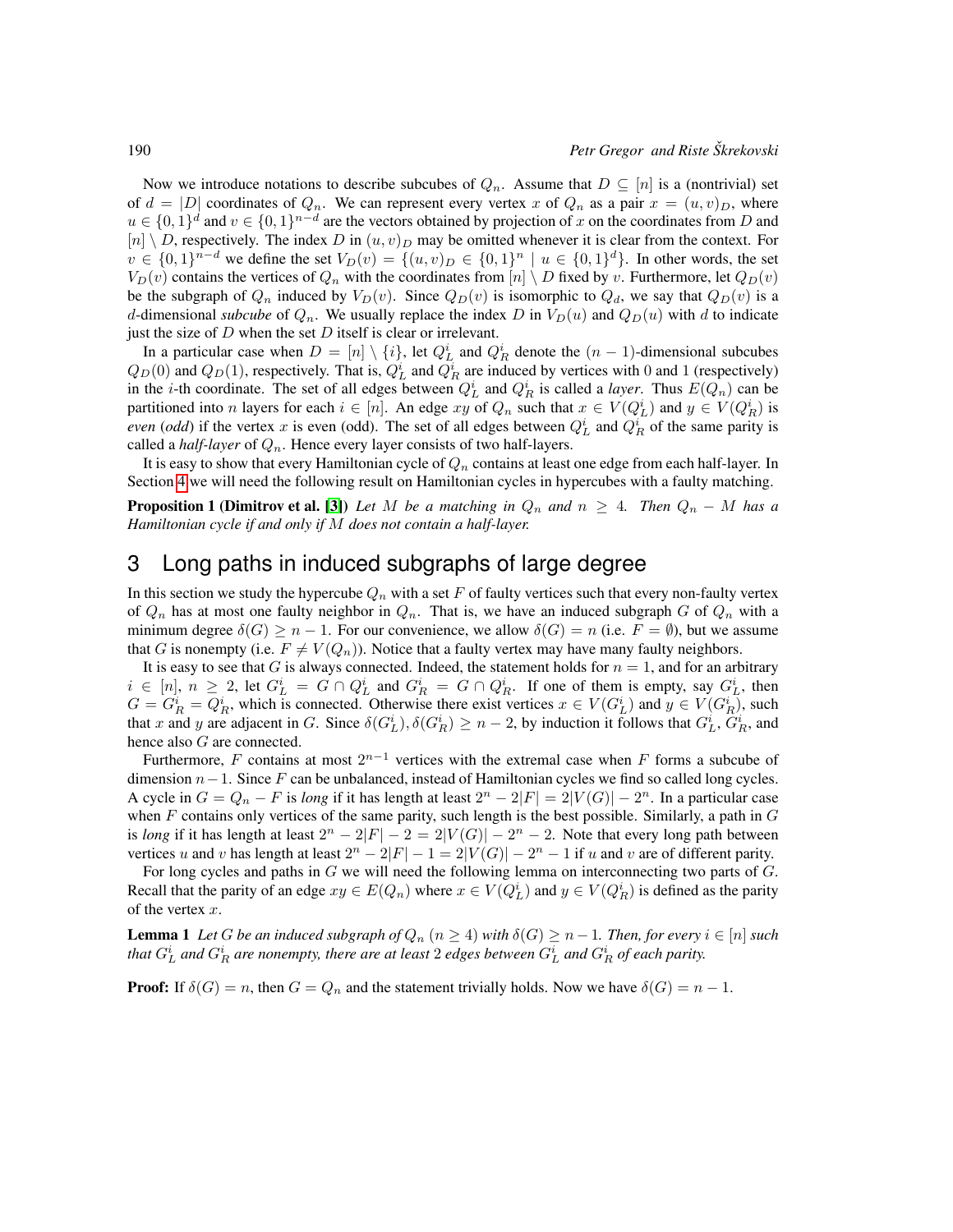

<span id="page-4-0"></span>Fig. 1: All nontrivial induced subgraphs G of  $Q_3$  (up to isomorphism) with  $\delta(G) = 2$ .

For  $n = 4$  we assume that  $|V(G_L^i)| \leq |V(G_R^i)|$ . We consider all possibilities up to isomorphism for the graph  $G_L^i$  on Figure [1.](#page-4-0) Note that the crossed red vertices on Figure [1](#page-4-0) represent the removed vertices of  $Q_3$ . If  $G_L^i$  is as on Figure [1\(](#page-4-0)a)-(c), then it has at least two vertices of each parity with degree exactly 2 in  $G_L^i$ . Since  $\delta(G) = 3$ , it follows that these vertices are connected with  $G_R^i$  so the statement holds. If  $G_L^i$  is as on Figure [1\(](#page-4-0)d), then  $G_R^i$  is also as on Figure 1(d) or  $G_R^i = Q_3$ . In both cases,  $G_L^i$  is connected with  $G_R^i$  by at least 6 edges. Since at most 4 of these edges have the same parity, the statement holds also in this case.

For  $n \geq 5$  we split G into  $G_L^j$  and  $G_R^j$  for an arbitrary  $j \in [n] \setminus \{i\}$ . By the assumptions that both  $G_L^i$  and  $G_R^i$  are nonempty and  $\delta(G) = n - 1$ , it follows that  $G_{LL} = G_L^i \cap G_L^j$  and  $G_{RL} = G_R^i \cap G_L^j$ are nonempty, or  $G_{LR} = G_L^i \cap G_R^j$  and  $G_{RR} = G_R^i \cap G_R^j$  are nonempty. By symmetry, assume that the former case occurs. Then, applying induction for  $G_L^j$  we obtain at least 2 edges between  $G_{LL}$  and  $G_{RL}$ of each parity. Since  $G_{LL}$  and  $G_{RL}$  are subgraphs of  $G_L^i$  and  $G_R^i$ , the claim is established.

<span id="page-4-1"></span>Now we show that induced subgraphs of  $Q_n$  with large minimum degree have long paths between any two vertices.

**Theorem 4** Let G be an induced subgraph of  $Q_n$  ( $n \geq 1$ ) with  $\delta(G) \geq n-1$ . Then G contains a long *path between every two distinct vertices* u *and* v*.*

**Proof:** We proceed by induction. For  $n \leq 2$ , the statement trivially holds. For  $n = 3$  we have either  $G = Q_3$  or G is as on Figure [1\(](#page-4-0)a)-(d). If  $G = Q_3$ , then the statement holds since G contains a Hamiltonian path between every two vertices of opposite parity, and an almost (up to one vertex) Hamiltonian path between every two vertices of the same parity [\[8\]](#page-13-3). If  $G$  is as on Figure [1\(](#page-4-0)a), then it contains only half of the vertices of  $Q_3$ , so it suffices that G is connected. If G is as on Figure [1\(](#page-4-0)b)-(c), then every two vertices of  $G$  are connected by some path of length at least 3, which is even more than it is required for a long path. It remains to consider the case when  $G$  is as on Figure [1\(](#page-4-0)d). First observe that there are 3 pairs of vertices u and v in G such that  $d(u, v) = 3$ . For all these pairs, G contains a path of length 5 between them. Furthermore, every two vertices  $u$  and  $v$  lie on a common 6-cycle of  $G$ . Thus  $G$  contains a path of length at least 4 between u and v also when  $d(u, v) \leq 2$ . So we have a long path in all cases.

For  $n \geq 4$  we split G into  $G_L^i$  and  $G_R^i$  for some  $i \in [n]$  such that u and v are in different parts, say  $u \in V(G_L^i)$  and  $v \in V(G_R^i)$ . By Lemma [1,](#page-3-1) there are at least 2 edges between  $G_L^i$  and  $G_R^i$  of each parity. Hence there is an edge  $xy \in E(G)$  such that  $x \in V(G_L^i)$  is of opposite parity than u and  $y \in V(G_R^i)$  is not v. Applying induction we obtain a path  $P_L$  in  $G_L^i$  between u and x of length at least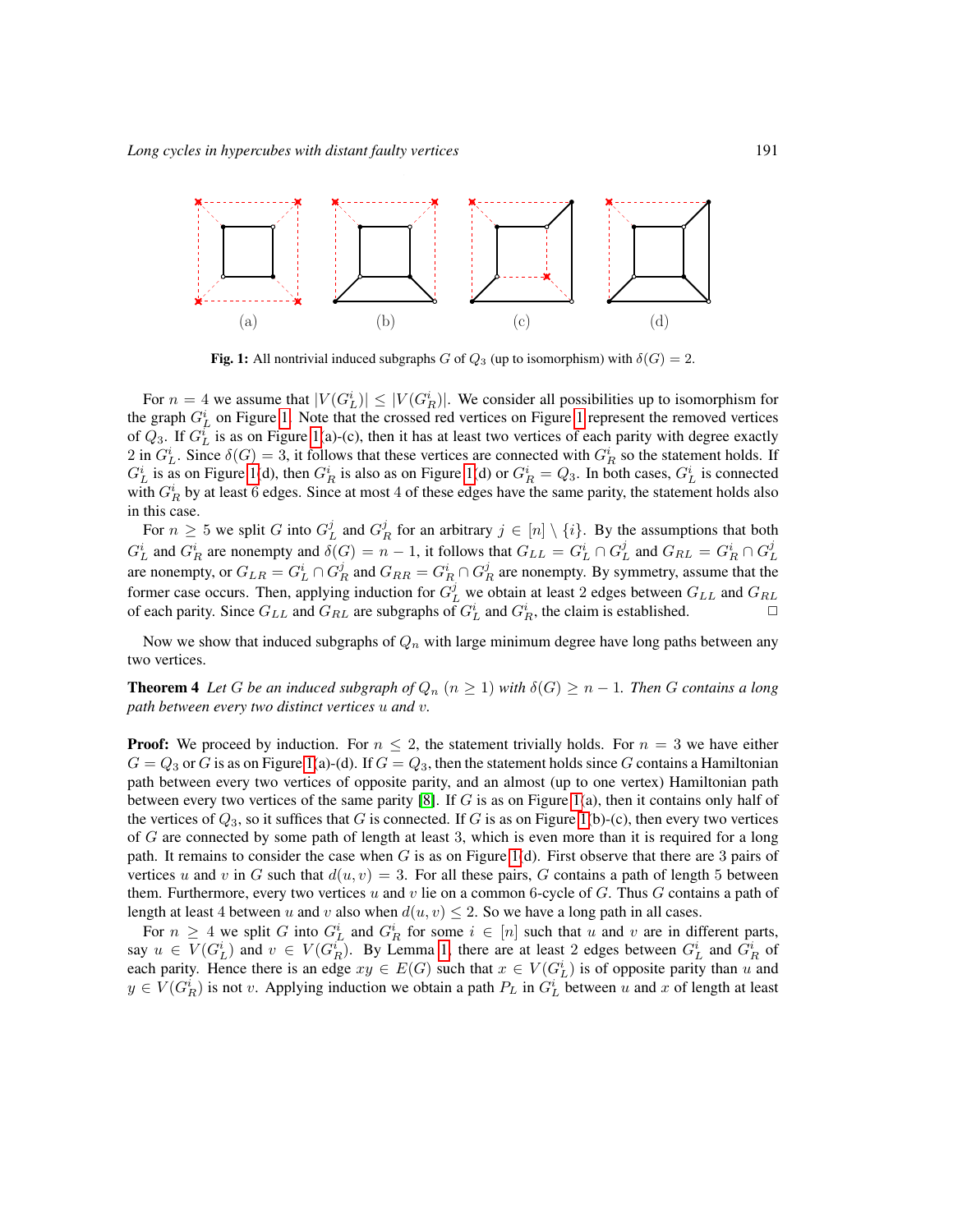$2|V(G_L^i)| - 2^{n-1} - 2$ , and a path  $P_R$  in  $G_R^i$  between y and v of length at least  $2|V(G_R^i)| - 2^{n-1} - 2$ . Observe that the length of  $P_L$  is actually at least  $2|V(G_L^i)| - 2^{n-1} - 1$  since u and x are at odd distance. Therefore, by concatenating these paths with the edge xy we obtain a long path between u and v in  $G$ .  $\Box$ 

Now, the result on long cycles follows directly.

**Proof of Theorem [1:](#page-1-1)** Applying Theorem [4](#page-4-1) for some two neighbors u and v in  $G$ , we obtain a path P of length at least  $2|V(G)| - 2<sup>n</sup> - 2$  between u and v. Observe that the length of P is actually at least  $2|V(G)| - 2<sup>n</sup> - 1$  since u and v are at odd distance. Closing P with the edge uv we obtain the desired long cycle in  $G$ .

## <span id="page-5-0"></span>4 Hamiltonicity of induced subgraphs of large degree given by faulty matchings

In this section we show that every induced subgraph of  $Q_{n+2}$  obtained by removing the vertices of a given set M of edges (matching) of  $Q_{n+2}$  with  $d(M) \geq 3$  has a Hamiltonian cycle as stated by Theorem [2.](#page-2-0) Recall that  $d(M)$  denotes the minimum distance between every two edges of M.

The idea of the proof of Theorem [2](#page-2-0) is as follows. We split  $Q_{n+2}$  into  $Q'_2s$  and start with a 2-factor C of  $Q_{n+2}-V(M)$  consisting of cycles inside these  $Q_2$ 's or inside two adjacent  $Q_2$ 's. By contracting the  $Q_2$ 's we obtain the hypercube  $Q_n$ . Next, we find some special spanning tree T of this  $Q_n$  that determines which cycles of  $C$  will be interconnected together. Finally, we assign some values to the edges of  $T$  to describe how to interconnect the cycles of C together so that we obtain a Hamiltonian cycle of  $Q_{n+2} - V(M)$ .

To formalize the proof, we need some additional definitions. Assume that M is a matching of  $Q_{n+2}$ where  $n \ge 1$  such that  $d(M) \ge 3$ . The hypercube  $Q_{n+2}$  can be viewed as a Cartesian product  $Q_{n+2}$  =  $Q_2 \Box Q_n$ . Thus for the set of coordinates  $D = \{1, 2\} \subseteq [n+2]$ , we consider  $Q_{n+2}$  as the (contracted)  $Q_n$ in which every vertex u represents the subcube  $Q_D(u)$ . For the rest of this section, the set D is fixed, so let us replace the index D with 2, which is the size of D. Thus, for example  $Q_2(u)$  denotes  $Q_D(u)$ .

Some edges of M are inside these  $Q_2$ 's, the other edges of M interconnect distinct  $Q_2$ 's. However, each  $Q_2$  may contain (one or two) vertices of at most one edge of M because of the minimum distance 3 between the edges of M. Thus, we may assign the red, black or green color to each vertex u of  $Q_n$  as follows:

- if  $Q_2(u)$  contains an edge of M, then u receives the red color;
- if  $Q_2(u)$  contains only one vertex of some edge of M, then u receives the black color;
- if  $Q_2(u)$  contains no vertex covered by M, then u receives the green color.

Moreover, if some neighbors u and v of  $Q_n$  receive the black color because of the same edge of M, then we also assign the black color to the edge uv of  $Q_n$ . Notice that the edge uv corresponds to a copy of  $Q_3$ in  $Q_{n+2}$ . Let  $Q_n(M)$  denote the contracted  $Q_n$  with assigned colors as described above. See Figures [2](#page-6-0) and [4\(](#page-7-0)a) for an illustration. On Figure [2](#page-6-0) the dashed squares represent the copies of  $Q'_2s$  in  $Q_{n+2}$ , the dotted edges represent edges between two adjacent  $Q_2$ 's, and the bold black edges represent the matching M.

For our convenience in dealing with small dimensions, let us make one additional assumption on  $Q_n(M)$  based on the following observation.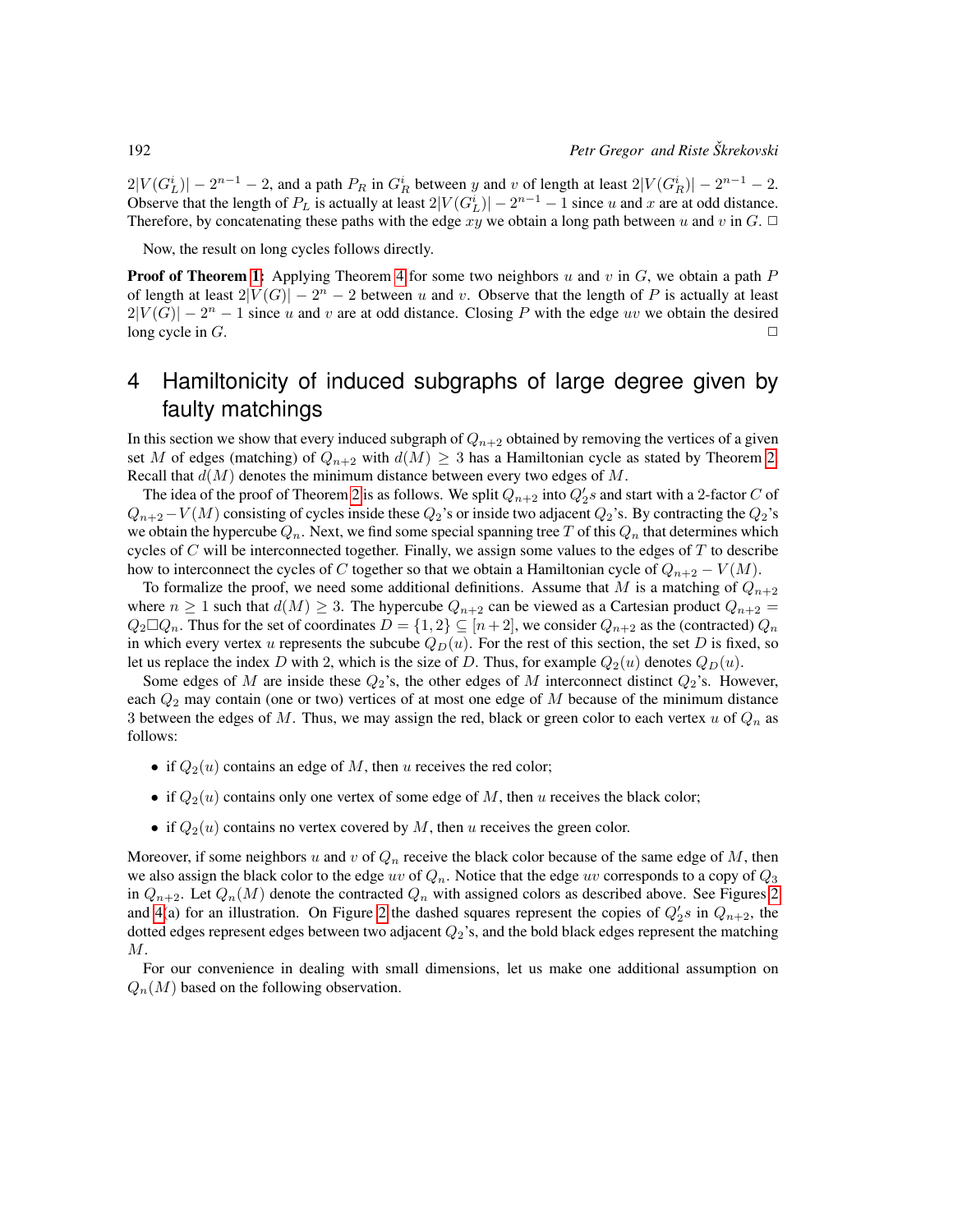|  | $\sim 00001$                            | $\sim 0100$                   |                 | $00 \t 01$                                      |                   | $\degree$ 01 00 $\degree$     |           |  |
|--|-----------------------------------------|-------------------------------|-----------------|-------------------------------------------------|-------------------|-------------------------------|-----------|--|
|  | $10 \quad 11$                           |                               | $11 \quad 10$ . | 1011                                            |                   | $11 \quad 10$ .               |           |  |
|  |                                         |                               |                 |                                                 |                   |                               |           |  |
|  | $^{\bullet}10$ $\,$ 11 $^{\circ}$       | $^{\bullet}$ 11 10 $^{\circ}$ |                 | $^{\bullet}10$ 11 $^{\circ}$                    |                   | $\cdot$ 11 10                 |           |  |
|  | 0001                                    | $0^{01}$ $0^{0}$ .            |                 | $_{0}^{00}$ $_{01}^{01}$                        |                   | 0100                          |           |  |
|  |                                         |                               |                 |                                                 |                   |                               |           |  |
|  | $\begin{bmatrix} 00 & 01 \end{bmatrix}$ | $\degree$ 01 00 $\degree$     |                 | $^{\bullet}00\  \  \, 01\,^{\circ}$             |                   | $^{\bullet}$ 01 00 $^{\circ}$ |           |  |
|  | $_{0}^{10}$ 11                          | $11 \t10$                     |                 |                                                 | $10 \quad 11$     |                               | $11 \t10$ |  |
|  |                                         |                               |                 |                                                 |                   |                               |           |  |
|  | $^{\bullet}$ 10 11 $^{\circ}$           | $^{\bullet}$ 11 10            |                 | $\begin{bmatrix} 10 & 11 \end{bmatrix}^{\circ}$ |                   | $^{\bullet}$ 11 10            |           |  |
|  | $_{\circ}00$ $01$                       |                               | $0^{01}$ 00.    |                                                 | $_{\circ}00$ $01$ | $0^{01}$ 00.                  |           |  |
|  |                                         |                               |                 |                                                 |                   |                               |           |  |

<span id="page-6-0"></span>Fig. 2: The example for  $n = 4$  of the graph  $Q_{n+2} = Q_2 \square Q_n$  containing (black) matching M with  $d(M) \geq 3$ .

**Proposition 2** *For*  $n \in \{1, 2, 3\}$ *, every matching*  $M$  *of*  $Q_{n+2}$  *such that*  $d(M) \geq 3$  *has at most two edges.* 

**Proof:** Clearly, if suffices to consider only the case  $n = 3$ . Assume that uv and xy are two edges of  $Q_5$ with  $d(uv, xy) \geq 3$ . There are three possible configurations (up to relabeling the vertices):  $d(uv, xy) =$  $d(u, x) = d(v, y) = 4$ ,  $d(uv, xy) = d(u, x) = d(v, y) = 3$ , and  $d(uv, xy) = d(u, x) = 3$  and  $d(v, y) = 5$ as depicted on Figure [3.](#page-6-1) Note that on Figure [3](#page-6-1) the edges between the four copies of  $Q_3$  in  $Q_5$  are omitted except the edges between the red vertices. Observe that in all three cases, every vertex of  $Q_5$  is at distance at most 2 from some vertex of  $\{u, v, x, y\}$ . Thus, there is no other edge in  $Q_5$  at distance at least 3 from both uv and  $xy$ .

Hence for  $n \in \{1, 2, 3\}$ , by the symmetry of  $Q_{n+2}$  we may assume that the edges of M are in the



<span id="page-6-1"></span>Fig. 3: All configurations (up to isomorphism) of two edges uv and xy in  $Q_5$  with  $d(uv, xy) \geq 3$ .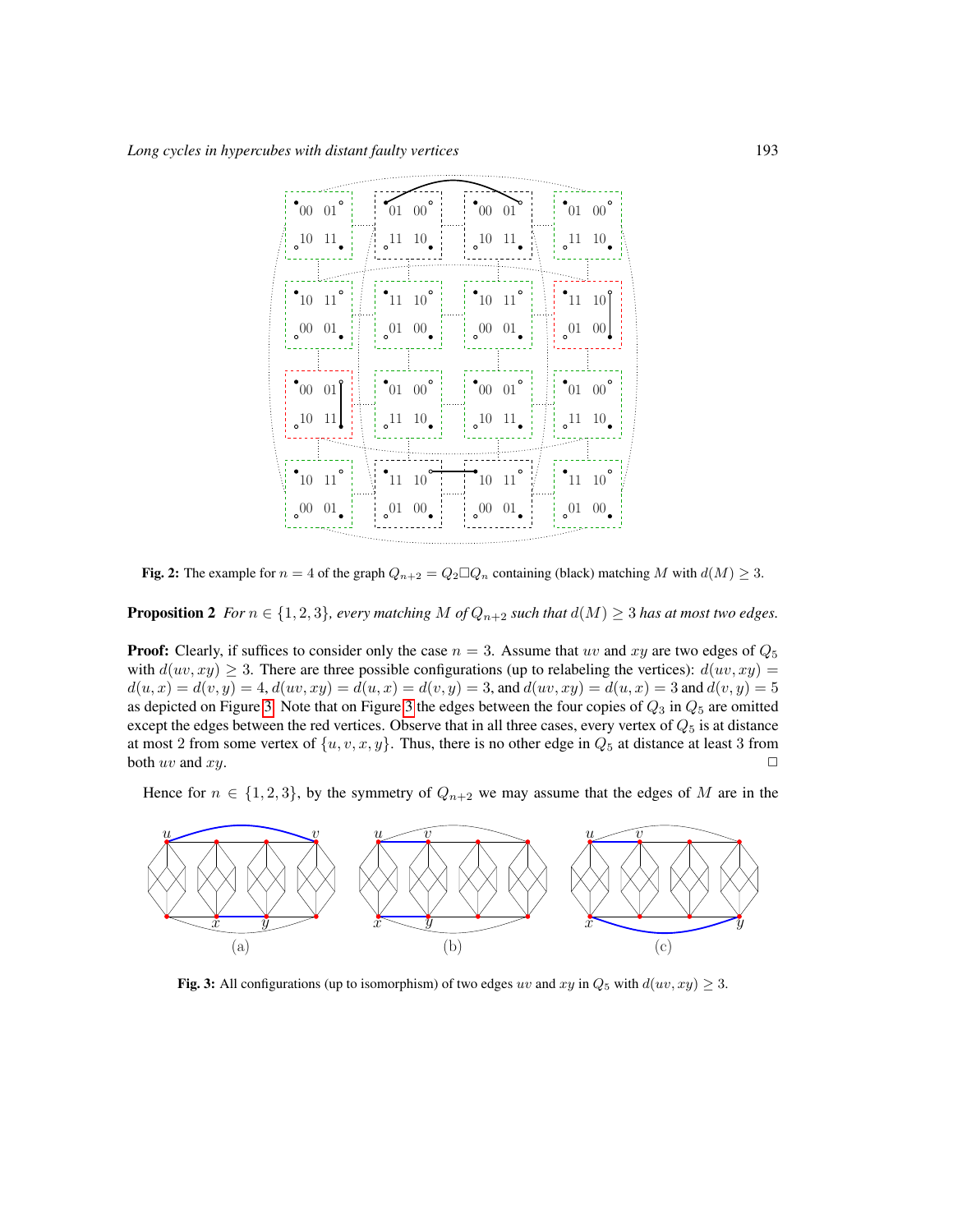

<span id="page-7-0"></span>Fig. 4: (a) The (contracted) colored hypercube  $Q_n(M)$  corresponding to Figure [2,](#page-6-0) (b) a spanning tree T of  $Q_n(M)$ obtained by Lemma [3.](#page-7-1)

directions 1 and 2. It follows that the graph  $Q_n(M)$  has no black vertices for  $n \in \{1, 2, 3\}$  as every edge of M is inside some  $Q_2$ . The following lemma summarizes basic properties of  $Q_n(M)$ .

**Lemma 2** Let M be a matching of  $Q_{n+2}$   $(n \geq 1)$  such that  $d(M) \geq 3$ . Then the graph  $Q_n(M)$  has the *following properties:*

- <span id="page-7-3"></span><span id="page-7-2"></span>(i) *every red vertex has only green neighbors;*
- <span id="page-7-4"></span>(ii) *every black vertex has at most* 2 *black neighbors;*
- <span id="page-7-5"></span>(iii) *no two black edges are incident.*

**Proof:** Let u and v be neighbors in  $Q_n(M)$ . If u is red, that is,  $Q_2(u)$  contains some edge  $xy \in M$ , then all vert[i](#page-7-2)ces in  $Q_2(v)$  are at distance at most 2 from xy. Since  $d(M) \geq 3$ , it follows that v is green, so (i) holds.

If  $u$  is black, then it has some black neighbor joined with its black edge. Suppose on the contrary that  $u$ has another two black neighbors v and w. That is,  $Q_2(u)$ ,  $Q_2(v)$ , and  $Q_2(w)$  contain vertices x, y, and z, respectively, that are covered by M. Moreover, we have  $d(x, y) = d(x, z) = 3$  since  $d(M) \ge 3$ . In both  $Q_2(v)$  and  $Q_2(w)$  there is only one vertex at distance 3 from x, so the position of y and z is fixed. But it follows that  $d(y, z) = 2$ , a contradiction.

Finally, suppose on the contrary that two black edges are incident at some vertex u. Then  $Q_2(u)$ contains two vertices covered by distinct edges of M. But it follows that every two vertices of  $Q_2(u)$  are at distance at most 2, a contradiction.

<span id="page-7-1"></span>Now we find a spanning tree of  $Q_n(M)$  that will determine which  $Q'_2s$  will be consecutive on the desired Hamiltonian cycle of  $Q_{n+2} - V(M)$ .

**Lemma 3** Let M be a matching of  $Q_{n+2}$   $(n \geq 1)$  such that  $d(M) \geq 3$ . Let A be the set of black edges *of*  $Q_n(M)$ , and let B be the set of other edges between black vertices in  $Q_n(M)$ . Then  $Q_n(M)$  has a *spanning tree* T *with the following properties:*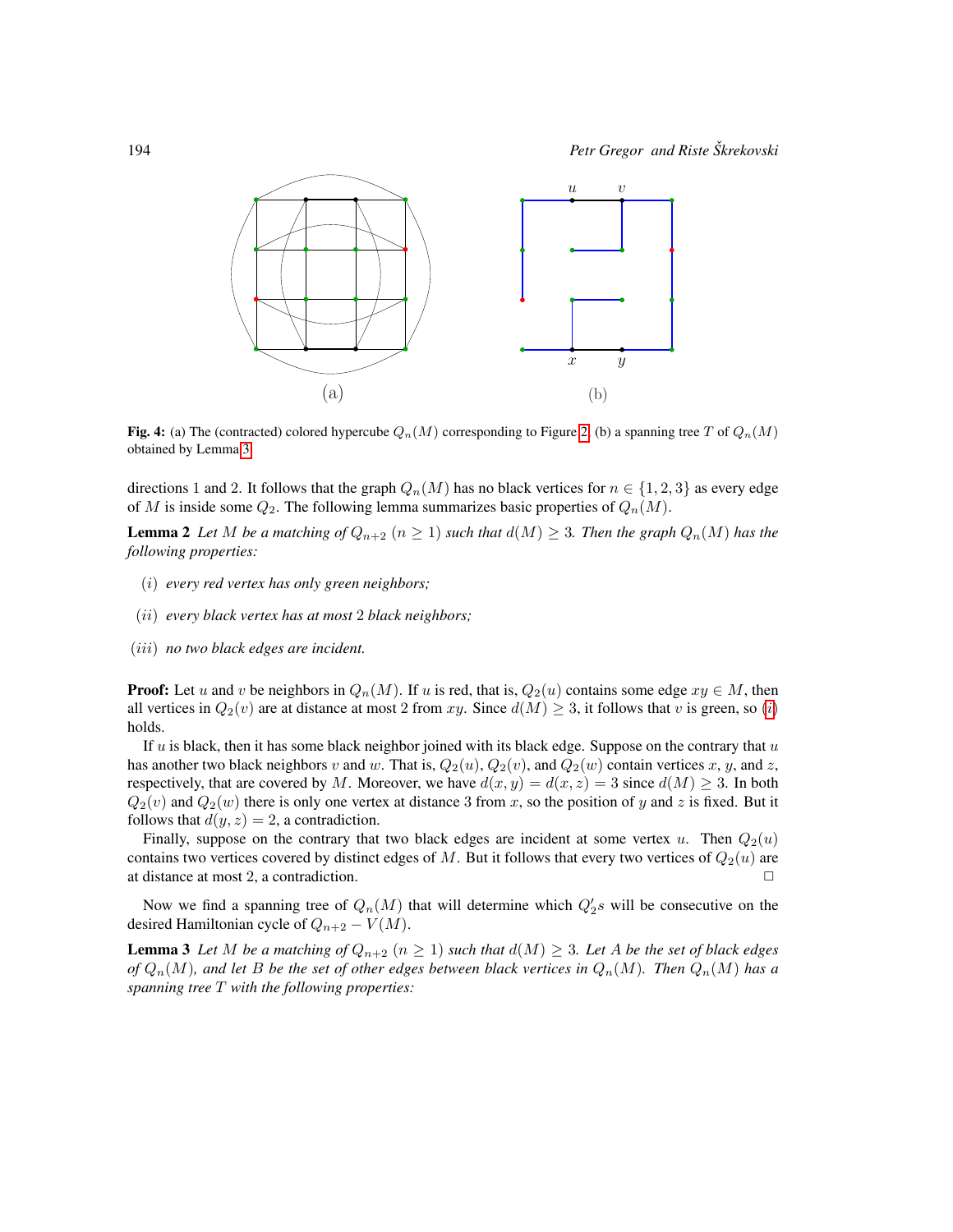*Long cycles in hypercubes with distant faulty vertices* 195

- <span id="page-8-2"></span> $(i)$  *T* contains *A*;
- <span id="page-8-0"></span>(ii) T *avoids* B*;*
- (iii) *every black vertex has degree* 2 *or* 3 *in* T*;*
- <span id="page-8-1"></span>(iv) *every red or green vertex has degree at most* 2 *in* T*.*

**Proof:** Recall that for  $n \in \{1,2,3\}$  we may assume that  $Q_n(M)$  contains no black vertices, so the statement trivially holds; just take any Hamiltonian path of  $Q_n(M)$ . Now assume that  $n \geq 4$ . First observe that B forms a matching in  $Q_n$ . Indeed, suppose that two edges of B are incident at some vertex u. Then u is black, and it has also one edge from A. But this means that u has at least 3 black neighbors, contrary to Lemma  $2(ii)$  $2(ii)$  $2(ii)$ .

Moreover, we claim that B does not contain a half-layer of  $Q_n(M)$ . Suppose on the contrary that B contains a half-layer C. Then all  $2^{n-1}$  vertices of C are black, so they are covered by the matching A. Since A connects no two vertices of C and C contains exactly a half of the vertices of  $Q_n(M)$ , it follows that actually all  $2^n$  vertices of  $Q_n(M)$  are black. But this contradicts Lemma  $2(ii)$  $2(ii)$  $2(ii)$  so the claim holds. Hence, by Proposition [1,](#page-3-2) there is a Hamiltonian cycle of  $Q_n(M)$  that avoids B. By removing some edge between non-black vertices on this cycle, we obtain a spanning path  $T'$  of  $Q_n(M)$  satisfying  $(ii)-(iv)$  $(ii)-(iv)$  $(ii)-(iv)$  $(ii)-(iv)$  $(ii)-(iv)$ .

In add[i](#page-8-2)tion to satisfy  $(i)$ , we iteratively add the edges of A into  $T'$  and at the same time, we remove some edges to keep the tree structure. In particular, assume that we want to add the black edge uv into  $T'$ . Since the black vertices u and v have only one black edge by Lemma  $2(iii)$  $2(iii)$  $2(iii)$ , it follows that the degree of both u and v in  $T'$  is 2. Thus, this procedure may increase the degree of a black vertex only to 3. Let w be the ne[i](#page-7-2)ghbor of the vertex v on the cycle of  $T' \cup \{uv\}$ . Note that w is neither red by Lemma [2](#page-7-3)(*i*), nor black since T' avoids B. Hence w is green. Then, by removing the edge vw from  $T' \cup \{uv\}$  we obtain a new spanning tree T' of  $Q_n(M)$  containing the edge  $uv \in A$  and satisfying conditions  $(ii)-(iv)$  $(ii)-(iv)$  $(ii)-(iv)$  $(ii)-(iv)$  $(ii)-(iv)$ . After we consider the whole set  $A$ , we have the required spanning tree.  $\Box$ 

Figure [4](#page-7-0) shows an example of a spanning tree of  $Q_n(M)$  obtained by Lemma [3.](#page-7-1) Notice that  $A =$  $\{uv, xy\}$  and  $B = \{ux, vy\}$  in this example.

In the hypercube  $Q_{n+2}$ , each subcube  $Q_2(u)$  represented by a vertex u of  $Q_n(M)$  contains up to 4 edges that are not incident with the matching M. Let  $S(u) \subseteq E(Q_2)$  be the set of these edges projected to *D*; that is, for  $a, b \in \{0, 1\}^2$ ,

 $ab \in S(u)$  if and only if the edge  $(a, u)(b, u) \in E(Q_2(u))$  is not incident with M.

See Figure [5](#page-9-0) for some examples. Note that  $|S(u)| = 1$  if u is red,  $|S(u)| = 2$  if u is black, and  $|S(u)| = 4$  if u is green. The following lemma describes some properties of S with respect to our spanning tree T.

<span id="page-8-3"></span>**Lemma 4** Let M be a matching of  $Q_{n+2}$   $(n \geq 1)$  such that  $d(M) \geq 3$ , and let T be the spanning tree of  $Q_n(M)$  *obtained by Lemma [3.](#page-7-1) For every two vertices* u and v of  $Q_n(M)$  with distance 2 in T, it holds *that*

<span id="page-8-4"></span>(*i*) *if* u and v are red with  $S(u) = \{ab\}$  and  $S(v) = \{cd\}$ , then  $\{a, b, c, d\} = \{0, 1\}^2$ ;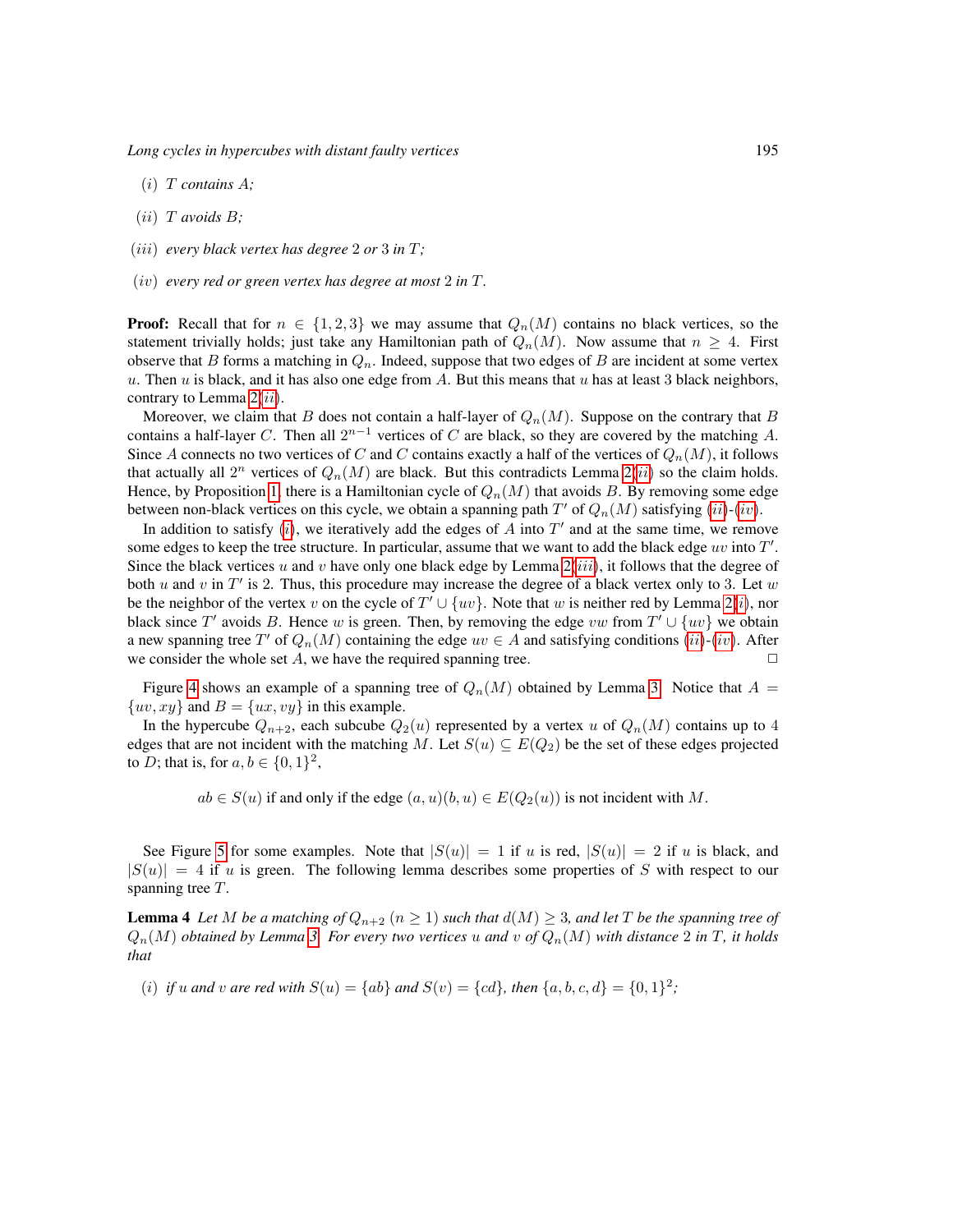

<span id="page-9-0"></span>**Fig. 5:** 
$$
S(u) = S(v) = \{\{00, 01\}, \{01, 11\}\}, S(x) = E(Q_2), S(y) = \{\{00, 01\}\}.
$$



<span id="page-9-1"></span>Fig. 6: An illustration for Lemma [4.](#page-8-3)

- <span id="page-9-2"></span>(*ii*) *if* u *is red and* v *is black, then*  $S(u) \cap S(v) = \emptyset$ ;
- (*iii*) *if* u and v are black, then  $S(u) \neq S(v)$ .

**Proof:** Note that [i](#page-7-2)n all three cases the common neighbor of u and v is green by Lemmas  $2(i)$  and  $3(ii)$  $3(ii)$  $3(ii)$ . See Figure [6](#page-9-1) for an illustration. First, assume that u and v are red. Let  $a, b, c, d \in \{0, 1\}^2$  be such that  $S(u) = \{ab\}$  and  $S(v) = \{cd\}$ . That is,  $(a, u)(b, u)$  and  $(c, v)(d, v)$  are the edges of  $Q_2(u)$  and  $Q_2(v)$ , respectively, that are not incident with M. Thus, the edges  $(c, u)(d, u)$  and  $(a, v)(b, v)$  are in M. Since  $d(u, v) = 2$  and  $d(M) \geq 3$ , [i](#page-8-4)t follows that the vectors a, b, c, d of  $\{0, 1\}^2$  are distinct, so (i) holds.

Next, assume that u is red and v is black. Let  $a, b, c \in \{0, 1\}^2$  be such that  $(a, u)(b, u)$  is the edge of M in  $Q_2(u)$  and  $(c, v)$  is the vertex of  $Q_2(v)$  covered by M. Again, since  $d(u, v) = 2$  and  $d(M) \ge 3$ , it follows that the vectors a, b, c of  $\{0,1\}^2$  are distinct. Let  $d \in \{0,1\}^2$  be the fourth vector of  $\{0,1\}^2$ , so  $S(u) = \{cd\}$ . As  $(c, v)$  is covered by M, we have  $cd \notin S(v)$ . Hence also  $(ii)$  $(ii)$  $(ii)$  holds.

Finally, assume that u and v are black. Let  $a, b \in \{0, 1\}^2$  be such that  $(a, u)$  and  $(b, v)$  are covered by M. Similarly as above, we obtain that  $a \neq b$ , and therefore  $S(u) \neq S(v)$ .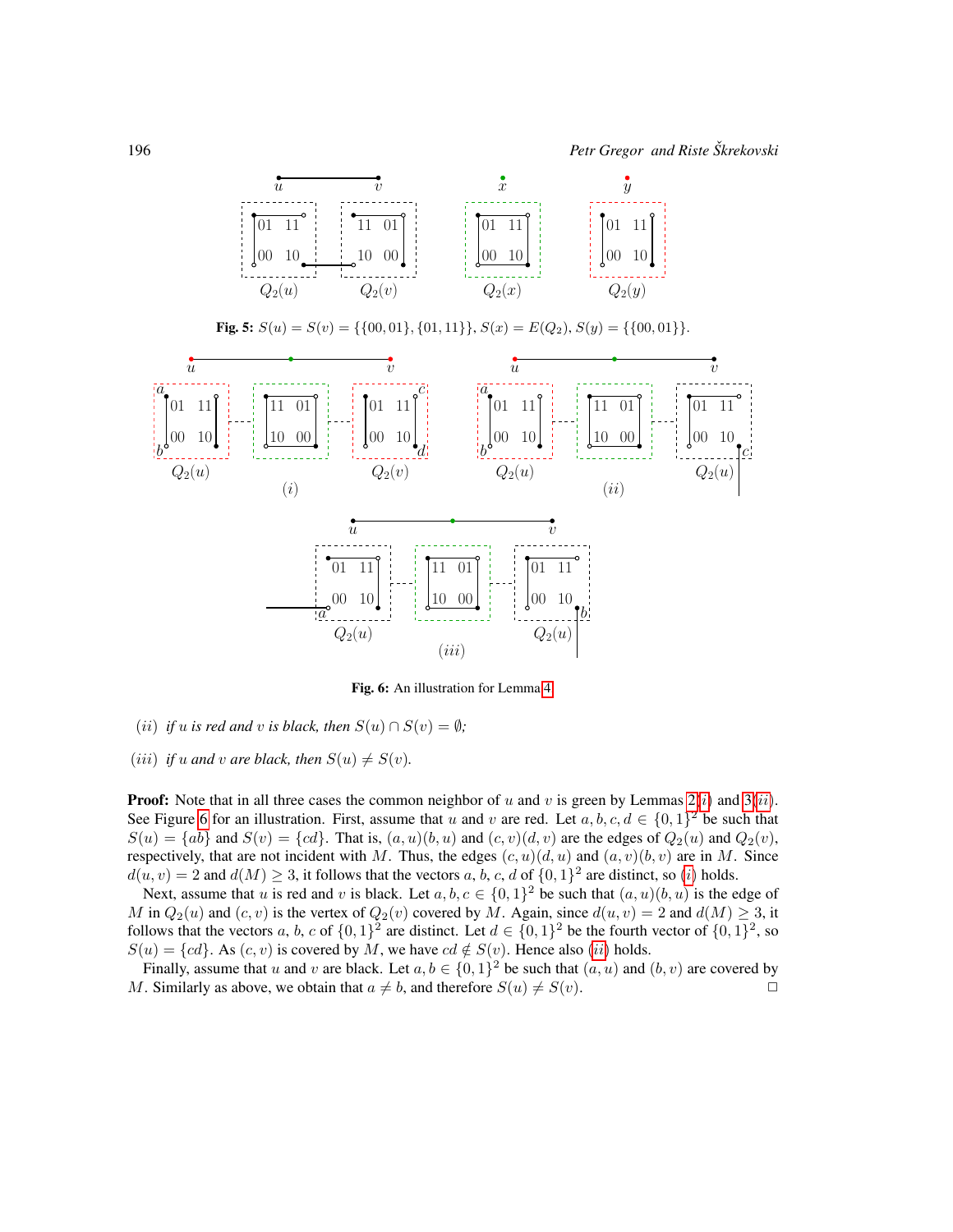

<span id="page-10-1"></span><span id="page-10-0"></span>Fig. 7: The 2-factor C of  $Q_{n+2} - V(M)$ .

Now we assign to the non-black edges uv of T values  $c(uv)$  from  $E(Q_2)$  that describe in the main proof how to interconnect cycles of some special 2-factor C of  $Q_{n+2}-V(M)$  into a Hamiltonian cycle. A value  $c(uv) = ab$  where  $a, b \in \{0, 1\}^2$  means that the cycles of C in  $Q_2(u)$  and  $Q_2(v)$  will be interconnected by replacing the edges  $(a, u)(b, u)$  and  $(a, v)(b, v)$  of C with the edges  $(a, u)(a, v)$  and  $(b, u)(b, v)$ . Since the sets  $S(u)$  and  $S(v)$  contain the list of available edges for this operation, we need this assignment to satisfy the conditions described by the following lemma.

**Lemma 5** Let M be a matching of  $Q_{n+2}$   $(n \geq 1)$  such that  $d(M) \geq 3$ , let A be the set of black edges of  $Q_n(M)$ , and let T be the spanning tree of  $Q_n(M)$  obtained by Lemma [3.](#page-7-1) Then, there is an assignment  $c: E(T) \setminus A \rightarrow E(Q_2)$  *such that* 

- <span id="page-10-2"></span>(i)  $c(uv) \in S(u) \cap S(v)$ , for every edge  $uv \in E(T) \setminus A$ ;
- <span id="page-10-3"></span>(*ii*)  $c(uv) = c(vw)$  *if and only if v is red, for every two incident edges*  $uv, vw \in E(T) \setminus A$ .

**Proof:** From Lemma [3](#page-7-1) it follows that by removing the edges of  $A$ , the spanning tree  $T$  splits into spanning paths. Recall that by Lemmas [2](#page-7-3) and [3,](#page-7-1) every red or black vertex has only green neighbors on these paths. F[i](#page-8-4)rst we assign the single value of  $S(u)$  to the edges from each red vertex u. By Lemma  $4(i)$ , no conflict may arise in a green vertex that has two red neighbors. Clearly, two edges incident at some red vertex receive the same value of c. Hence the conditions in the statement hold so far.

Next, we traverse each path of  $T - A$  starting in an arbitrary end, and along the way we assign the value of  $c$  to all unassigned edges of this path so that the statement of the lemma is satisfied. Recall that there are no two consecutive black vertices on any path of  $T - A$  by Lemma [3](#page-7-1)([ii](#page-8-0)). Assume that we are in an unassigned edge uv. Hence the vertices u and v are not red. Let xu and vy be the previous and the next edge on the same path, respectively, if they exist. If y is red, then the edge  $vy$  has already some assigned value  $c(vy)$ . We consider the colors of u and v.

If both u and v are green, then we choose  $c(uv) \in S(u) \cap S(v) = E(Q_2)$  such that  $c(xu) \neq c(uv) \neq c(uv)$ c(vy). Note that such value c(uv) exists, since there are four possibilities in  $S(u) \cap S(v)$  and at most two of them are prohibited. If u is green and v is black, then  $|S(u) \cap S(v)| = 2$  and y is not red by Lemma [2](#page-7-3)([i](#page-7-2)). We choose  $c(uv) \in S(u) \cap S(v)$  such that  $c(xu) \neq c(uv)$ . Finally, if u is black and v is green, then  $|S(u) \cap S(v)| = 2$  and y can be red. Similarly as above, we choose  $c(uv) \in S(u) \cap S(v)$ such that  $c(xu) \neq c(uv)$ . By Lemma  $4(ii)$  $4(ii)$  $4(ii)$ , it follows that  $c(uv) \neq c(vy)$  if y is red.

Therefore, after we traverse all paths, the statement of the lemma holds.  $\Box$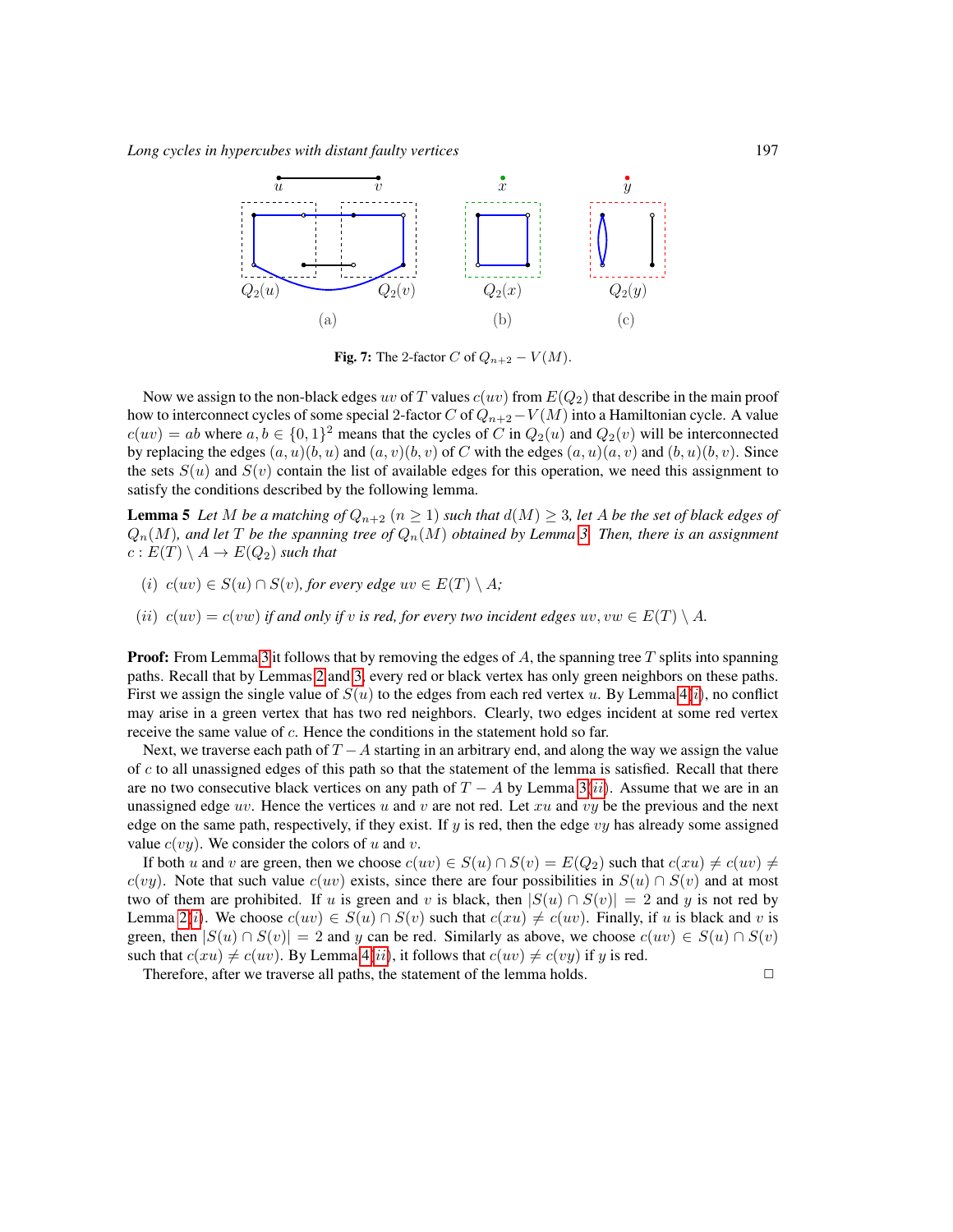

<span id="page-11-1"></span>Fig. 8: An example of a Hamiltonian cycle of  $Q_{n+2} - V(M)$  obtained by Theorem [2.](#page-2-0)

Now we prove the main theorem of this section.

**Proof of Theorem [2:](#page-2-0)** Let  $Q_n(M)$  be the contracted hypercube with colors assigned as defined at the beginning of this section, and let A be the set of black edges in  $Q_n(M)$ . Recall that A forms a matching in  $Q_n(M)$  by Lemma [2.](#page-7-3) First, we define the following 2-factor C of  $Q_{n+2} - V(M)$ . For every green vertex u, we take the 4-cycle of  $Q_2(u)$  into C. For every red vertex u, we take twice into C the only edge in  $Q_2(u)$  that is not incident with M. Because of technical reasons, let us consider this multi-edge to be a 2-cycle in  $Q_{n+2}$ . For every black edge uv we take into C the only possible 6-cycle in the subgraph of  $Q_{n+2} - V(M)$  induced on vertices of  $Q_2(u)$  and  $Q_2(v)$  as illustrated by Figure [7\(](#page-10-0)a). Hence, C is a 2-factor of  $Q_{n+2} - V(M)$ . Moreover, it is easy to see that for every  $u \in \{0,1\}^n$  and  $a, b \in \{0,1\}^2$ ,

<span id="page-11-0"></span>
$$
(a, u)(b, u) \in E(C) \text{ if and only if } ab \in S(u). \tag{1}
$$

See Figure [7](#page-10-0) for an illustration.

Let T be the spanning tree of  $Q_n(M)$  obtained by Lemma [3.](#page-7-1) We use T to interconnect C into a Hamiltonian cycle. To interconnect cycles of C in the adjacent  $Q'_2s$  we apply the assignment  $c : E(T) \setminus$  $A \to E(Q_2)$  from Lemma [5.](#page-10-1) Assume that  $c(uv) = ab$  for an edge  $uv \in E(T) \setminus A$  $uv \in E(T) \setminus A$  $uv \in E(T) \setminus A$ . By Lemma [5](#page-10-1)(i) and by [\(1\)](#page-11-0), we have that  $(a, u)(b, u) \in E(C)$  and  $(a, v)(b, v) \in E(C)$ . Hence, by replacing these two edges with the edges  $(a, u)(a, v)$  and  $(b, u)(b, v)$  we still obtain a 2-factor of  $Q_{n+2} - V(M)$ .

By Lemma  $5(ii)$  $5(ii)$  $5(ii)$ , no edge can be replaced more than once this way, except the multi-edges, which may be replaced twice. Since T is a spanning tree, after we proceed with all edges of  $E(T) \setminus A$ , we obtain a Hamiltonian cycle of  $Q_{n+2} - V(M)$ . See Figure [8](#page-11-1) for an illustration.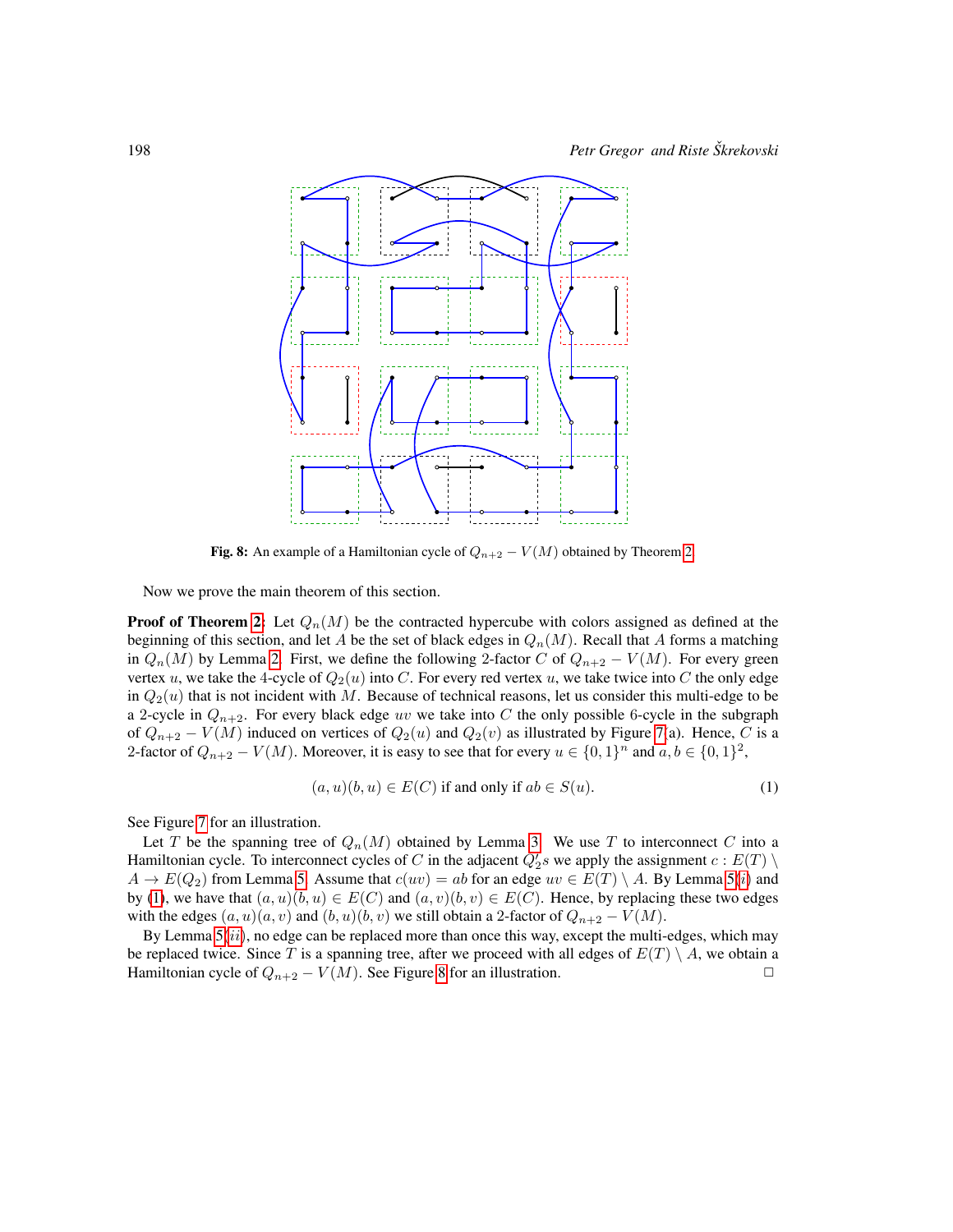#### <span id="page-12-0"></span>5 Hamiltonicity of shells of linear codes

In this section we study induced subgraphs of  $Q_n$  obtained by removing some linear code. A (binary) *linear code* C given by (binary) *parity-check matrix* H is the set of (binary) vectors x such that  $Hx^T = 0$ . The *length* of C is the number n of columns of H. The *dimension* of C is the smallest k such that H has  $n - k$  linearly independent rows, that is  $k = n - rk(H)$  where  $rk(H)$  denotes the rank of H. The *minimum distance* in  $C$  is the smallest  $d$  such that  $H$  has  $d$  linearly dependent columns. A linear code of length n, dimension k, and minimum distance d is shortly called  $[n, k, d]$ -code. The vectors in C are called *codewords*. The *shell* of C is the graph  $Q_n - C$ .

If C is  $[n, k, d]$ -code, then it forms k-dimensional linear subspace of  $\{0, 1\}^n$ , so it has  $2^k$  codewords. Moreover,  $d$  is the smallest weight of a nonzero codeword, or equivalently,  $d$  is the smallest distance between every two codewords. If d is odd, then exactly half of codewords are even, so  $\mathcal C$  is balanced. For more properties of linear codes see for example the monograph by MacWilliams and Sloane [\[10\]](#page-13-6).

<span id="page-12-1"></span>We will need the following result on hypercubes with two faulty vertices.

**Proposition 3 (Locke and Stong [\[9\]](#page-13-4))** *Let* x and y be two vertices of  $Q_n$  ( $n \geq 3$ ) at odd distance. Then  $Q_n - \{x, y\}$  *is Hamiltonian.* 

Let us restate Theorem [3](#page-2-1) in a slightly different form than it was mentioned in Section [1.](#page-0-0)

**Theorem 3** *The shell of every*  $[n, k, d]$ -code C with odd  $d \geq 3$  is Hamiltonian.

**Proof:** Let z be a codeword of weight d, and let  $D \subseteq [n]$  be the set of d coordinates in z containing 1. If  $d = n$ , then  $C = \{0, 1\}$  where 0 and 1 are vectors of all 0's and of all 1's, respectively. So the statement of the theorem follows by Proposition [3.](#page-12-1) Now we assume that  $d < n$ .

First, consider the subcube  $Q_D(u)$  for some  $u \in \{0,1\}^{n-d}$  containing some codeword x. By the linearity of C,  $Q_D(u)$  contains also the codeword  $y = x \oplus z$  and no other codewords because of the minimum distance d. Moreover,  $Q_D(v)$  contains no codeword for every neighbor v of u in  $Q_{n-d}$  since  $d(x, w) \le (d+1)/2$  or  $d(y, w) \le (d+1)/2$  for every  $w \in V_D(v)$  and  $(d+1)/2 < d$  for  $d \ge 3$ .

The construction of a Hamiltonian cycle of the shell of  $C$  proceeds as follows. We start by choosing an arbitrary Hamiltonian cycle  $u_1, u_2, \ldots, u_{2n-d}, u_1$  of  $Q_{n-d}$ . For sake of simplicity, for  $d = n - 1$  let us consider the sequence  $0, 1, 0$  of vertices of  $Q_1$  to be a Hamiltonian cycle of  $Q_1$ . Then, we choose in each subcube  $Q_D(u_i)$  two vertices  $a_i, b_i \in V_D(u_i) \setminus C$  such that  $Q_D(u_i) - C$  contains a Hamiltonian path between  $a_i$  and  $b_i$ , and  $b_i a_{i+1} \in E(Q_n)$  (where  $a_{2^{n-d}+1} = a_0$ ) for every  $i \in [2^{n-d}]$ . Therefore, by gluing these paths we obtain a Hamiltonian cycle of  $Q_n - C$ .

It remains to determine precisely the vertices  $a_i$  and  $b_i$ . We may assume that  $Q_D(u_1)$  contains no codeword and we choose  $b_1 \in V_D(u_1)$  and  $a_2 \in V_D(u_2)$  such that  $a_2$  is the neighbor of  $b_1$  in  $Q_n$  and  $a_2$ is not in C. Now, for each  $i \in \{2, \ldots, 2^{n-d}\}\$  we choose the vertices  $b_i \in V_D(u_i)$  and  $a_{i+1} \in V_D(u_{i+1})$ in the following way.

If  $Q_D(u_i)$  contains no codeword, we choose  $b_i \in V_D(u_i)$  and  $a_{i+1} \in V_D(u_{i+1})$  such that  $d(a_i, b_i)$  is odd,  $a_{i+1}$  is the neighbor of  $b_i$  in  $Q_D(u_{i+1})$  and  $a_{i+1}$  is not in C. Since  $d(a_i, b_i)$  is odd,  $Q_D(u_i)$  contains a Hamiltonian path between  $a_i$  and  $b_i$ .

If  $Q_D(u_i)$  contains some codeword x, then  $Q_D(u_i) - \{x, y\}$  where  $y = x \oplus z$  contains a Hamiltonian cycle C by Lemma [3.](#page-12-1) Thus we choose  $b_i \in V_D(u_i)$  and  $a_{i+1} \in V_D(u_{i+1})$  such that  $b_i$  is some neighbor of  $a_i$  on C and  $a_{i+1}$  is the neighbor of  $b_i$  in  $Q_D(u_{i+1})$ . Hence,  $d(a_i, b_i) = 1$  and  $Q_D(u_i) - C$  contains a Hamiltonian path between  $a_i$  and  $b_i$ .